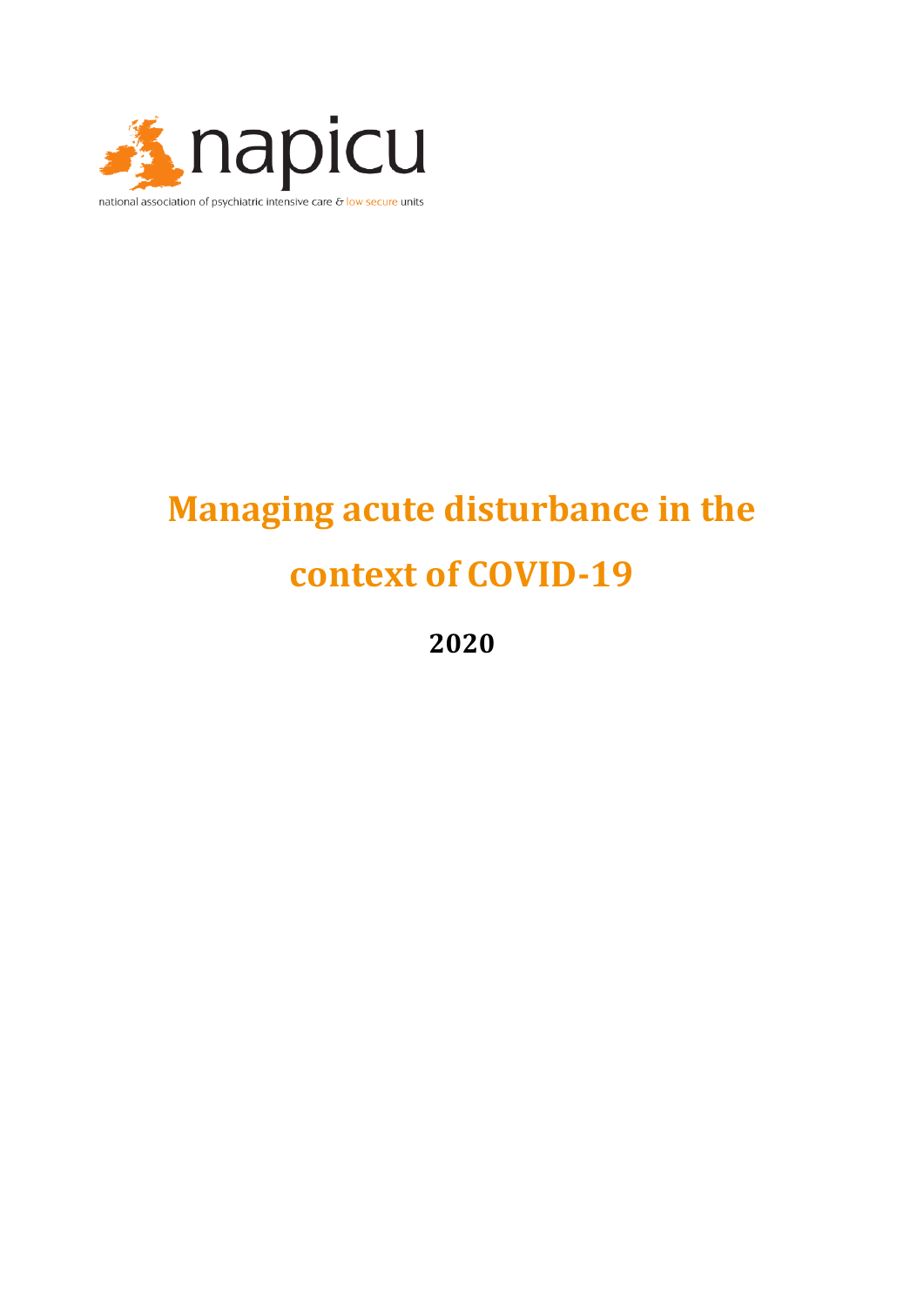## **Contents**

| 1. |                                                                                         |  |
|----|-----------------------------------------------------------------------------------------|--|
| 2. |                                                                                         |  |
|    |                                                                                         |  |
|    |                                                                                         |  |
|    |                                                                                         |  |
| 3. |                                                                                         |  |
|    |                                                                                         |  |
|    |                                                                                         |  |
| 4. | Legal and ethical considerations in respect of secondary and tertiary intervention 6    |  |
|    |                                                                                         |  |
|    |                                                                                         |  |
|    | Potential areas where risk COVID-19 infection could result in a cogent reason to depart |  |
|    |                                                                                         |  |
|    |                                                                                         |  |
| 5. | Tertiary intervention infection risk, acute disturbance and active resistance 9         |  |
|    |                                                                                         |  |
|    |                                                                                         |  |
|    |                                                                                         |  |
|    |                                                                                         |  |
|    |                                                                                         |  |
|    | Preliminary tests of protective equipment shown to be viable in circumstances where     |  |
|    | resistance to direction and/or physical intervention is required 14                     |  |
| 6. |                                                                                         |  |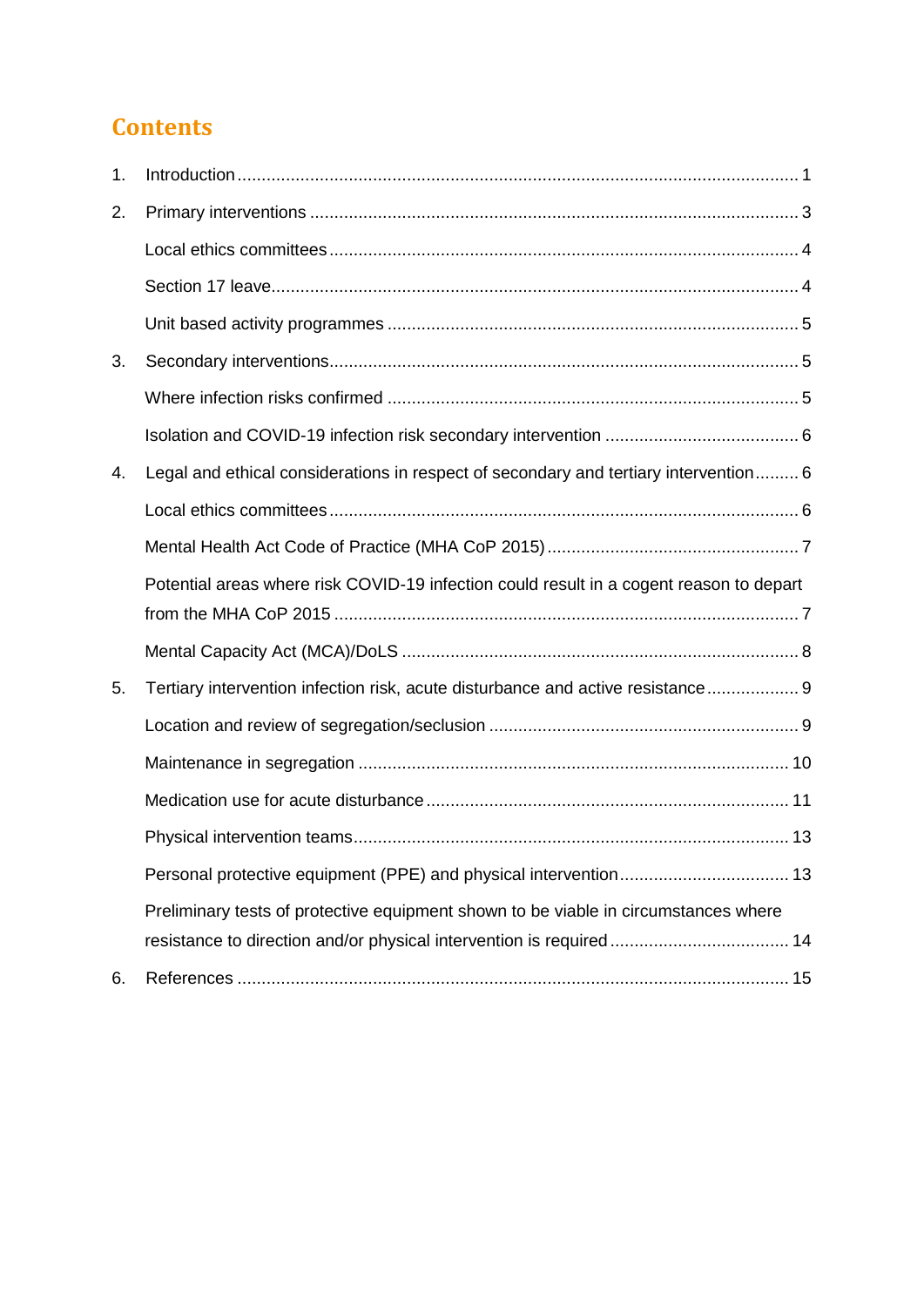## **NAPICU Guidance**

## **Managing acute disturbance in the context of COVID-19**

### <span id="page-2-0"></span>**1. INTRODUCTION**

- 1.1. The current national situation arising from COVID-19 will present challenges for the care and engagement of mental health patients presenting with acute disturbance and who are also a possible infection risk.
- 1.2. Along with our colleagues in general medicine, mental health staff will be determined to provide high quality care to our patients and demonstrate our ability to contribute to the wider national public service effort underway during this challenging period.
- 1.3. As with current practice, it is important that restrictive interventions are kept to the minimum necessary. Also, that managing acute disturbance in the context of infection risk is underpinned by the usual levels of proportionality, balance and compassion, and does not create difficulties that could otherwise have been avoided.
- 1.4. It is important to acknowledge than many of us working in inpatient mental health will already have had experience of supporting patients who may be challenging, and at the same time have medical concerns including infection risk.

#### **Initial frame work of considerations**

- 1.5. As experience increases, the approaches and techniques that are effective for supporting patients experiencing acute disturbance who also present infection risks will improve.
- 1.6. Of particular concern, are those who are experiencing acute disturbance and who also:
	- Represent COVID-19 infection risk to others or
	- Are in a high risk group for infection or
	- Are in a ward that is 'locked down' or 'self isolating'.

#### **Legal and ethical considerations**

1.7. Consistent with national guidance, each provider should set up local ethics committees that are able to consider any restrictive interventions employed for managing COVID-19 infection risks including restriction of leave.

1

**South Strain Service**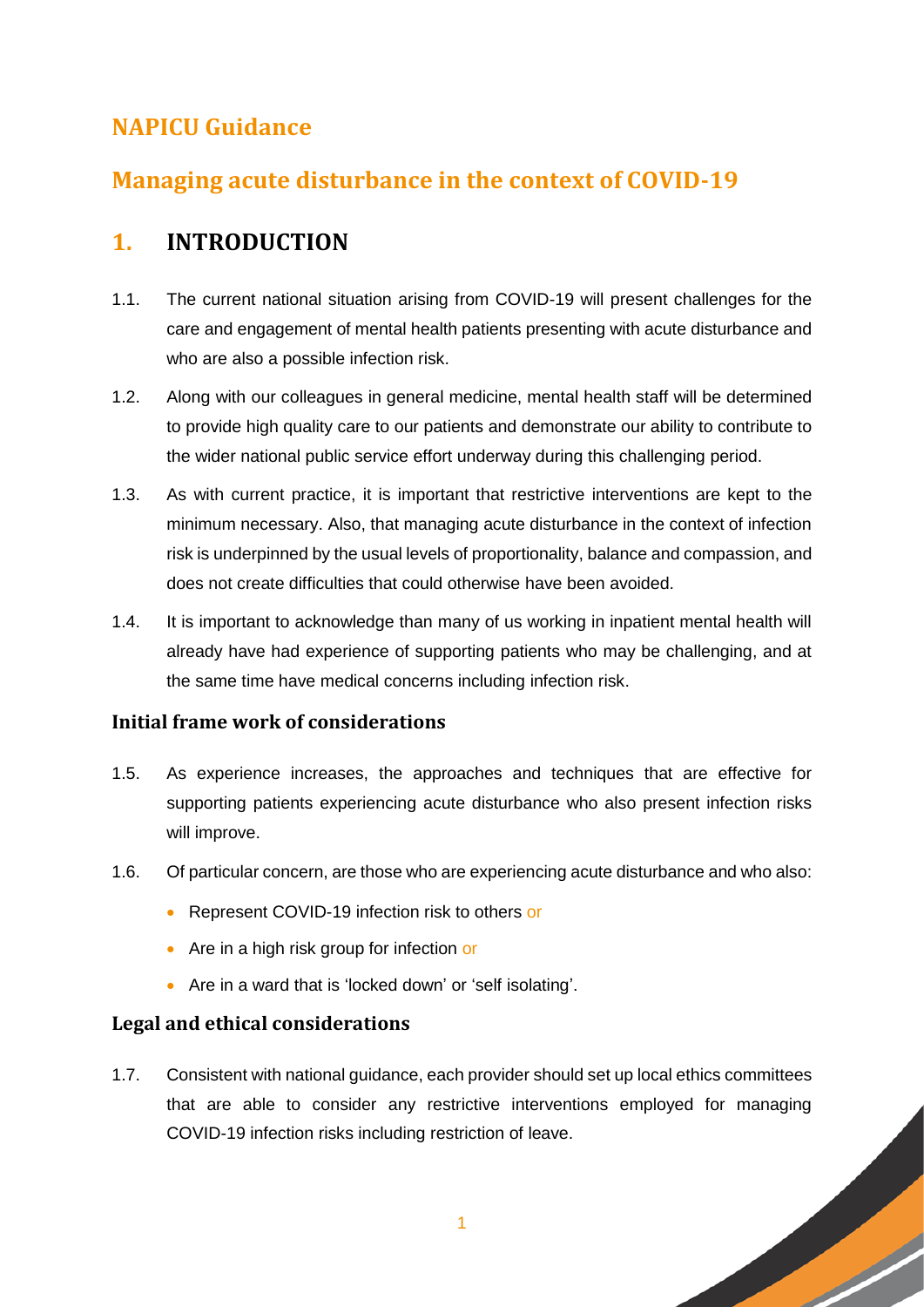- 1.8. The interventions and management plans that may be required to safely care for this particular group of patients whilst also minimising the risk of spreading the infection could present ethical and legal challenges with respect to professional practice, the Mental Capacity Act and the Mental Health Act.
- 1.9. The following guidance represents an initial description of the issues that may be helpful. Each Provider Organisation will be aware of national policy developments and will have developed local initial procedures and policies which are not superseded by this guidance. This guidance aims to provide a guide to considering some of the ethical, legal and practice issues at a time when legislation is currently being reviewed and drafted.
- 1.10. The following represents an overall framework which is intended to be of assistance in concert with nationally and locally agreed practice.
- 1.11. It is expected that as experience of supporting patients exhibiting acute disturbance who may also represent a COVID-19 infection risk increases, national, local and professional guidance will be further revised, amended and developed.

#### **NAPICU COVID-19 online platform**

- 1.12. A page is available on the NAPICU website to provide a platform for providers of PICU and other related services to share their experience and disseminate experiencebased learning amongst the PICU clinical community.
- 1.13. Use the platform to share any experience you have that may be helpful to others with:
	- Supporting a patient presenting acute disturbance and COVID-19 infection risk
	- Isolation or segregation of those patients who have issues associated with COVID-19 infection
	- Managing mental health inpatient scenarios in the context of COVID-19.
- 1.14. Write a summary of up to 300 words and e-mail it to [info@napicu.org.uk.](mailto:info@napicu.org.uk)
- 1.15. Summaries will be posted on the NAPICU COVID-19 practice page.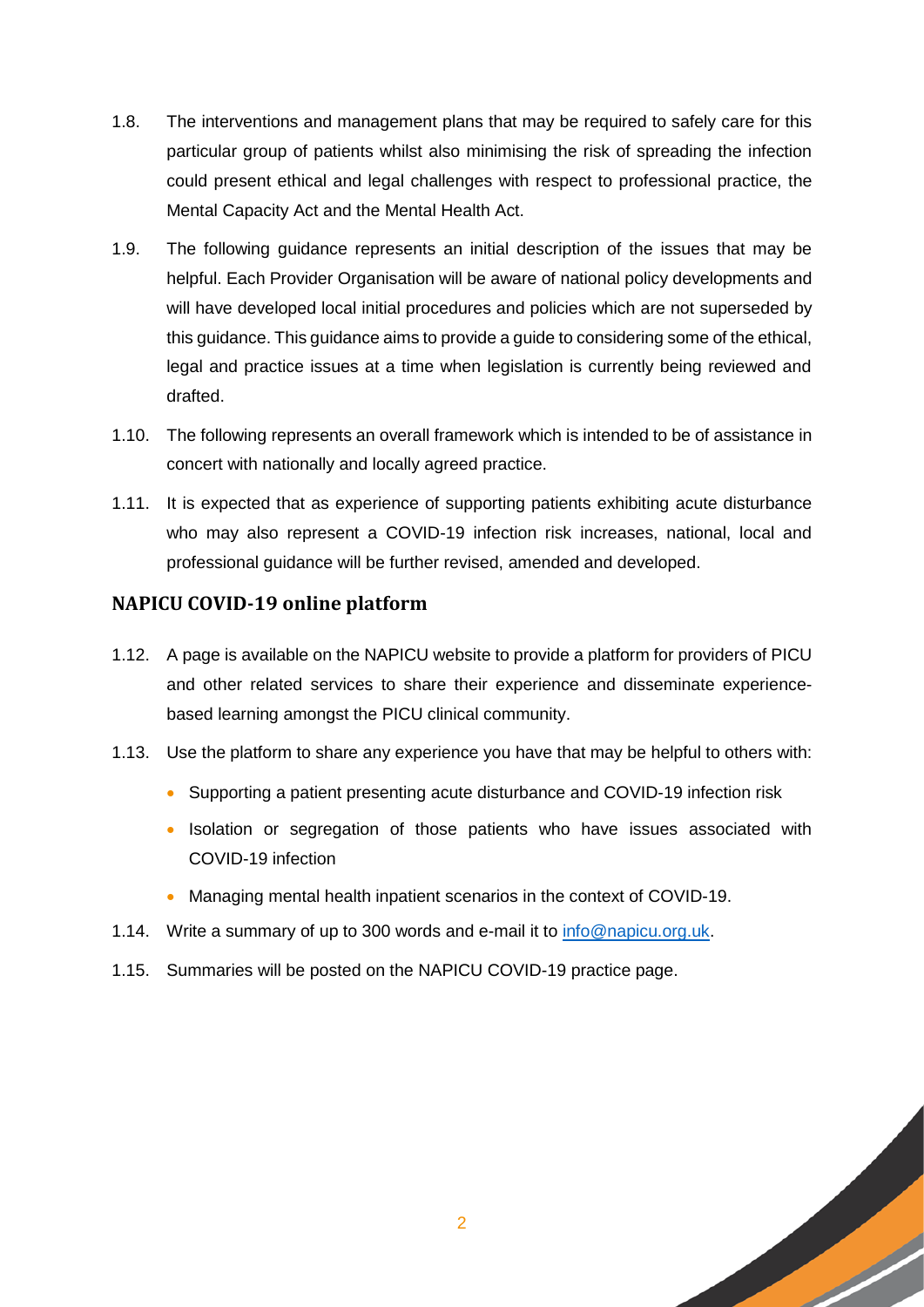## **Hierarchy of response for acutely disturbed patients who may also be an infection risk regarding COVID-19**

- 1.16. Interventions for supporting an acutely disturbed patient should be divided into:
	- Primary
	- Secondary and
	- Tertiary interventions.
- 1.17. This is a similar approach to engaging with patients who do not present an infection risk of COVID-19, although the additional considerations arising from infection risk are the focus of this guidance.

### <span id="page-4-0"></span>**2. PRIMARY INTERVENTIONS**

#### **Information**

- 2.1. Many patients and staff may be fearful of the COVID-19 situation; such anxieties can be also be very infectious. Caution should be exercised so as not to exacerbate an already difficult situation.
- 2.2. One paper from the experience of a mental health inpatient service in Wuhan China made several recommendations on COVID-19 issues to consider. Please review [Zhu](https://doi.org/10.1007/s12264-020-00476-9)  [et al.](https://doi.org/10.1007/s12264-020-00476-9) (2020)<sup>1</sup> (full reference provided below and linked [here\)](https://doi.org/10.1007/s12264-020-00476-9).
- 2.3. Experience from Wuhan and our own hospitals suggests that many mental health inpatients may often be relatively detached from what is happening in the wider community.
- 2.4. This may require effort from staff, to convey the seriousness of the situation requiring action, while at the same time not raising fear or frustration to the extent that create further problems with cooperation and engagement.
- 2.5. On admission, and ideally prior to admission, patients should be asked if they, or anyone they live with, have had COVID-19, or a temperature, or a new and persistent cough. The patient's temperature should be taken.
- 2.6. Patients admitted to the PICU should be engaged in a process of discussion and information sharing about COVID-19 infection risk. The possibility should be addressed

**South Company** 

<sup>-</sup><sup>1</sup> Zhu, Y., Chen, L., Ji, H., Xi, M., Fang, Y. and Li, Yi (2020) The risk and prevention of novel coronavirus pneumonia infections among inpatients in psychiatric hospitals. *Neuroscience Bulletin*, 36: 299–302. <https://doi.org/10.1007/s12264-020-00476-9>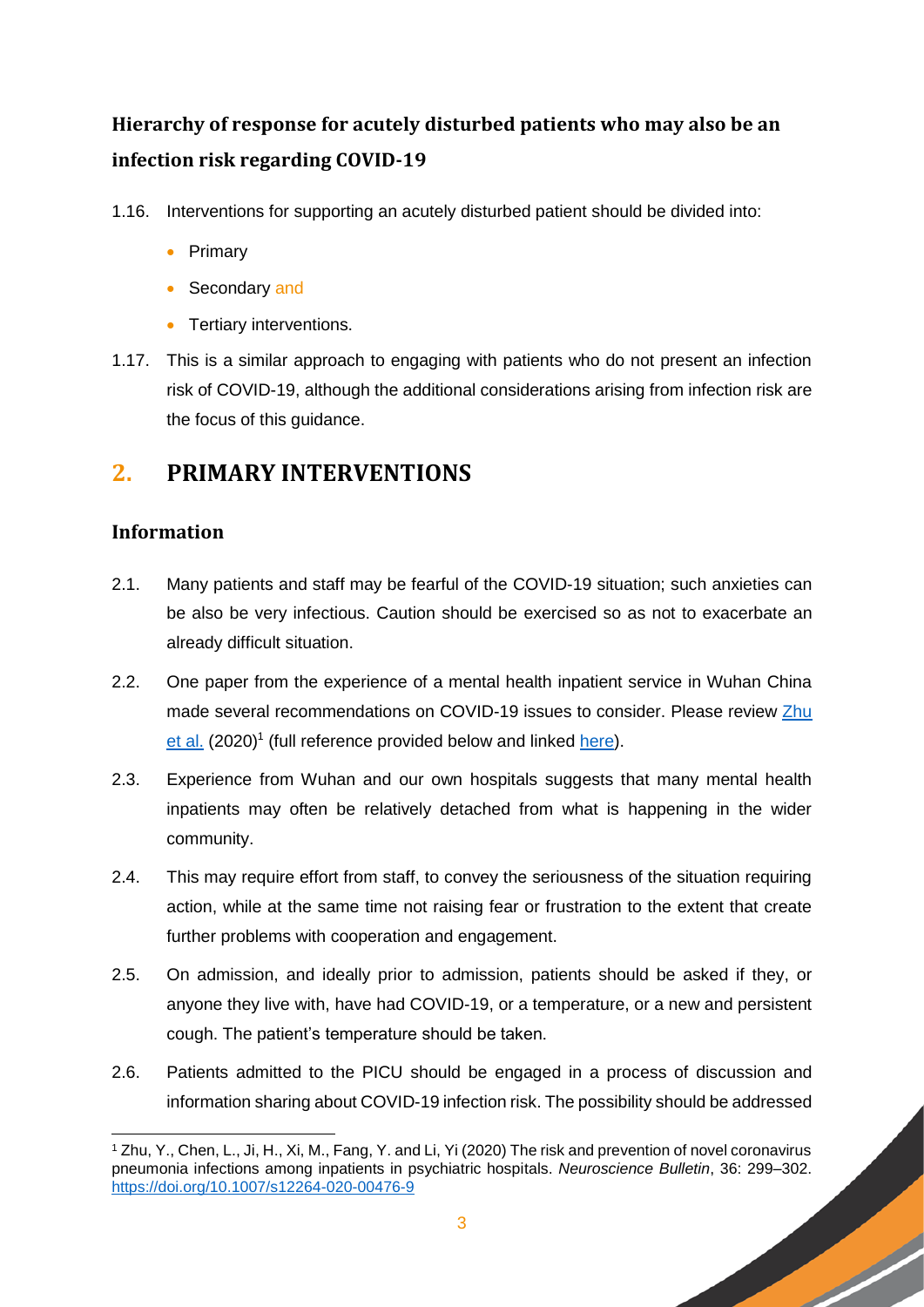that a patient who has identified infection risk issues, may need to be subject to isolation, possibly within a PICU environment.

- 2.7. A formal capacity assessment regarding this discussion should be completed and recorded in the patient record.
- 2.8. The locally derived agreed location for engaging with a patient presenting infection risk should be identified and discussed with the patient. A brief description of the associated isolation procedures should be offered with the intention of, so as far as is possible, achieving cooperation or minimal resistance should these procedures be required. This is a procedure similar to developing an 'advance statement'.
- 2.9. This could include an information leaflet which outlines the main issues including the potential need for personal protective equipment (PPE) to be implemented.
- 2.10. This may also include other infection control measures e.g. provision of personally allocated utensils for dietary and fluid intake consistent with national and local infection control protocols.

#### <span id="page-5-0"></span>**Local ethics committees**

2.11. Consistent with national guidance, each provider should set up local ethics committees that are able to consider any restrictive interventions employed for managing COVID-19 infection risks including restriction of leave.

#### <span id="page-5-1"></span>**Section 17 leave**

- 2.12. Leave outside needs to balance risks and benefits in-line with government advice and take into account the innate issues of operating an inpatient mental health unit.
- 2.13. Time spent outside, including Section 17 leave should be consistent with national guidance which is issued by the government and can change daily.
- 2.14. Expected procedures for returning from escorted and unescorted leave, for example search and hygiene procedures, should be explained and implemented.
- 2.15. While engaged in Section 17 leave (escorted or unescorted), social distancing, locations that are recommended for visiting, and those that are not recommended (avoiding crowded areas) must be clearly be identified.
- 2.16. Some services may be on the site of District General Hospitals with coffee shop and other canteen facilities that may ordinarily provide a visiting location for mental health inpatients. For the period of the epidemic, these locations should be avoided.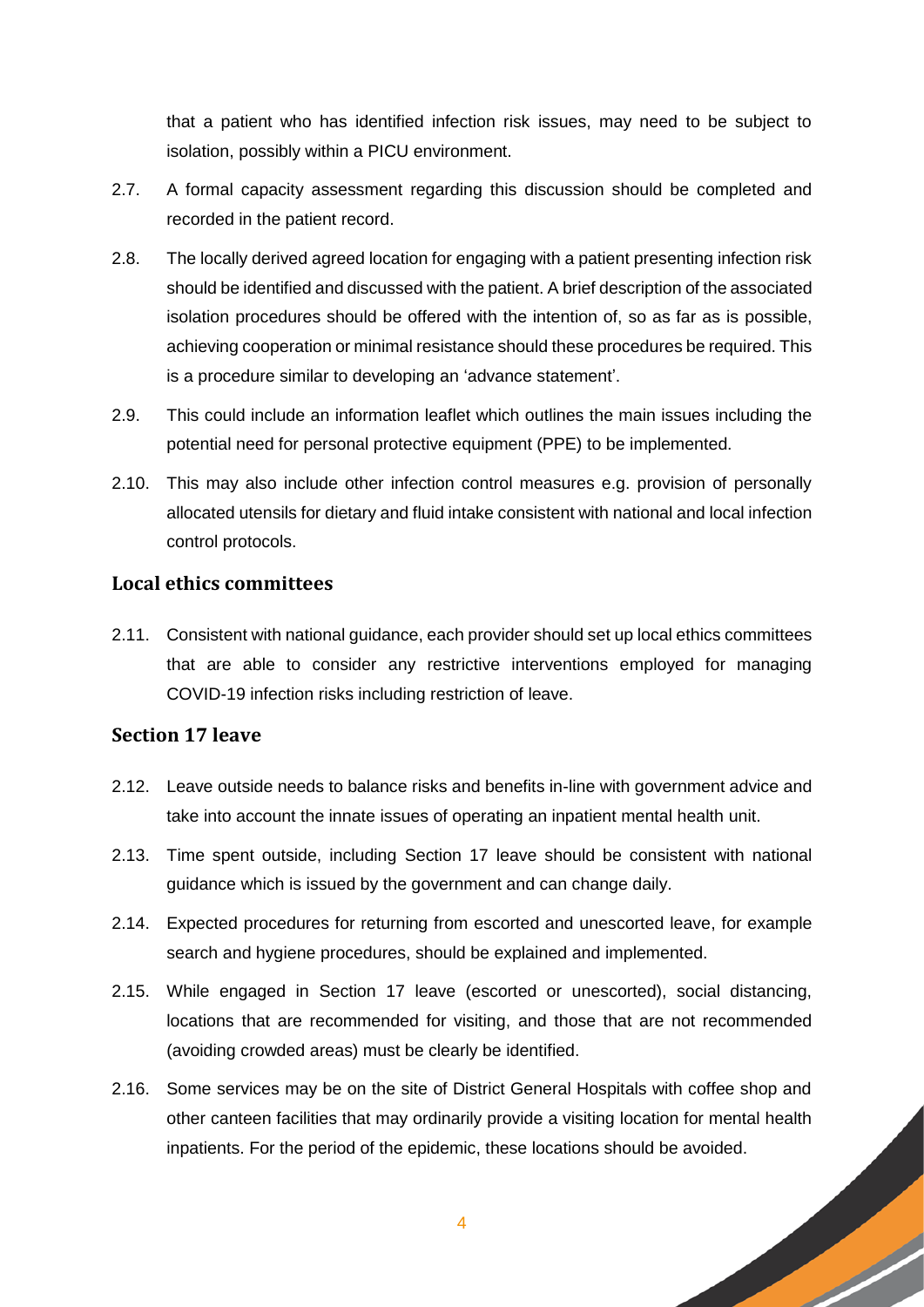2.17. Where there is doubt, reference should be made to the local ethics committee.

#### <span id="page-6-0"></span>**Unit based activity programmes**

- 2.18. Unit based activity programmes are useful for minimising disturbance and improving cooperation which will contribute to infection control management.
- 2.19. Infection control measures should be consistent with national and local guidance.
- 2.20. As access to facilities areas off the unit diminish, resources to provide unit-based activity should be given equal status to other priorities.

#### <span id="page-6-1"></span>**3. SECONDARY INTERVENTIONS**

- 3.1. The unit should have a clear method of identification of patients who may present risk if infected either to themselves or to others. This should be based on a robust checklist of symptoms and COVID-19 testing wherever this is possible.
- 3.2. A systematic approach is required to avoid patients being unnecessarily subject to placement or procedures that result in a finite resource being inefficiently deployed.
- 3.3. Suggested methods could include daily monitoring of temperatures and enquiry/observation to ascertain the presence of a cough. Practice in this area will likely rapidly develop. Testing should occur wherever the criteria is met for doing so.
- 3.4. The identification of 'high risk' or vulnerable patients as described by Public Health England is recommended to allow for a graded approach to monitoring physical health and directing management plans.

#### <span id="page-6-2"></span>**Where infection risks confirmed**

- 3.5. From the point at which infection risks have been confirmed (risk to others or high-risk group if infected) a specific care plan of intervention and engagement, taking into account the specific mental and behavioural pathology associated with the patient should be devised.
- 3.6. This should include a hierarchy of response as illustrated in Appendix 1.
- 3.7. For those experiencing mental and behavioural disturbance although who are for the time being, generally able to follow direction and cooperate, should be maintained in an area or zone consistent with local procedures for isolation of these presenting infection risk. For PICU patients, this may be designated areas within the unit.

**Sold Strain Strain Strain Strain Strain Strain Strain Strain Strain Strain Strain Strain Strain Strain Strain**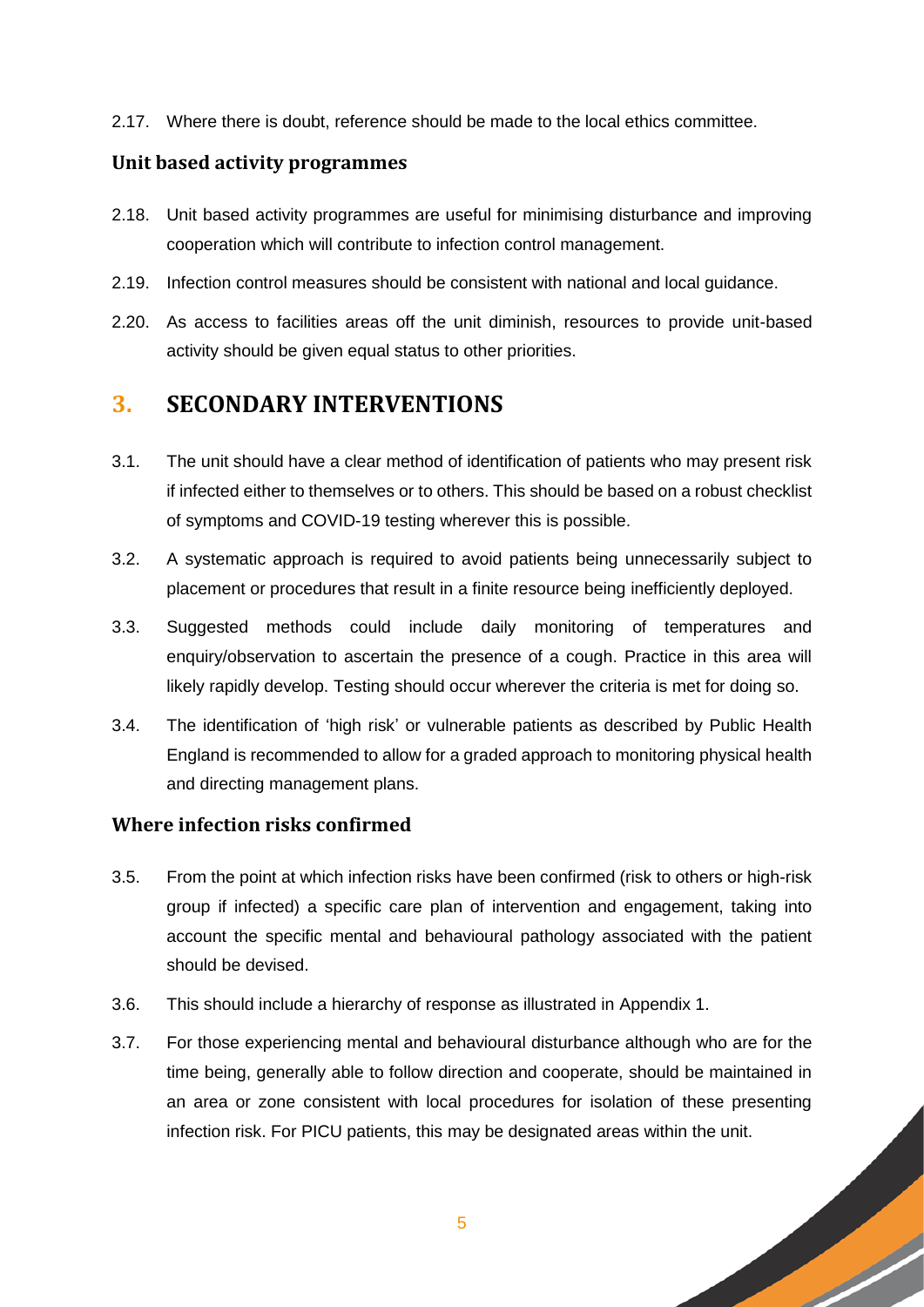#### <span id="page-7-0"></span>**Isolation and COVID-19 infection risk secondary intervention**

- 3.8. For those subject to isolation, an assessment should be made of items available to the patient which could improve cooperation and experience of isolation, reducing the potential for disturbance.
- 3.9. This may require re-assessment of the items of concern/restricted items list generally operated by the unit.
- 3.10. Items helpful in meaningfully occupying time should be allocated for the patient's individual use, and not re-introduced to general unit use until cleaning or disposal consistent with infection control recommendations.
- 3.11. Any items that can be disposed of following use should be disposed of within infection control advice.

## <span id="page-7-1"></span>**4. LEGAL AND ETHICAL CONSIDERATIONS IN RESPECT OF SECONDARY AND TERTIARY INTERVENTION**

- 4.1. This guidance **does not provide authority** for patients presenting risk of infection to others with COVID-19 to segregated or secluded **for this risk alone**. Least restrictive options must be employed wherever possible and risk of infection cannot be completely eradicated.
- 4.2. Just as is the case with our general medical colleagues, some degree of risk is unavoidable. The nationally recommended **ethics committees** will be required to carefully **balance risk with** the use of **restrictive interventions**.

#### <span id="page-7-2"></span>**Local ethics committees**

4.3. Consistent with national guidance, each provider should set up local ethics committees that are able to consider any restrictive interventions employed for managing COVID-19 infection risks. If in doubt regarding any isolation, segregation or seclusion issue, refer to the local ethics committee.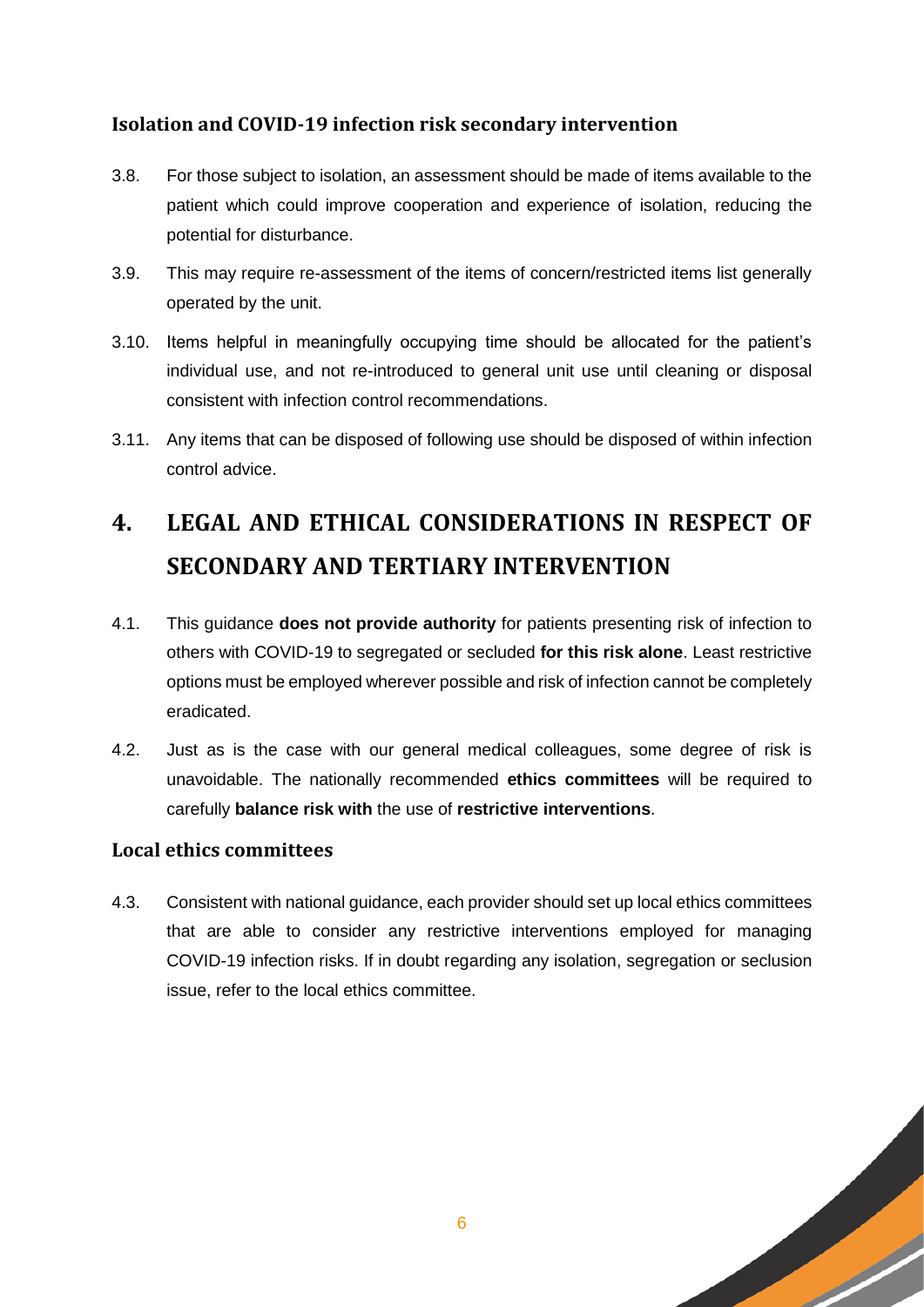#### <span id="page-8-0"></span>**Mental Health Act Code of Practice (MHA CoP 2015)**

- 4.4. Chapter 26 of the [Mental Health Act Code of Practice](https://www.gov.uk/government/publications/code-of-practice-mental-health-act-1983) (**MHA CoP 2015**; Department of Health  $2015$ <sup>2</sup> governs the use of restrictive interventions.
- 4.5. Wherever possible, adherence to the Code should be maintained. Only where there is a cogent reason should there be a departure from the Code.

### <span id="page-8-1"></span>**Potential areas where risk COVID-19 infection could result in a cogent reason to depart from the MHA CoP 2015**

- 4.6. Where a cogent reason can be documented to depart from the [MHA CoP](https://www.gov.uk/government/publications/code-of-practice-mental-health-act-1983) this can be acceptable. This should be supported by the local ethics committee.
- 4.7. The application of the [MHA CoP](https://www.gov.uk/government/publications/code-of-practice-mental-health-act-1983) 2015 should be considered in the context of The [Health Protection \(Coronavirus\)](https://www.legislation.gov.uk/uksi/2020/129/regulation/8/made) Regulations 2020 (HM Government (2020)<sup>3</sup> detailing 'Isolation of persons suspected to be infected with Coronavirus'
- 4.8. This legislation includes powers that provide the Secretary of State and Public Health Consultants to authorise the testing and isolation of persons with suspected or confirmed COVID-19.
- 4.9. Whilst such measures may not be considered commensurate to those with the MHA [CoP 2015,](https://www.gov.uk/government/publications/code-of-practice-mental-health-act-1983) they may offer a cogent reason to depart and provide rationale for this.
- 4.10. Where such departures from the [MHA CoP 2015](https://www.gov.uk/government/publications/code-of-practice-mental-health-act-1983) are required, every effort should be made to ensure the principles of the [MHA CoP 2015](https://www.gov.uk/government/publications/code-of-practice-mental-health-act-1983) are followed. This includes that when restrictive measures are required they should be planned, evidence based, lawful, in the patient's interests, proportionate and dignified [\(Department of Health](https://www.gov.uk/government/publications/code-of-practice-mental-health-act-1983) [2015\)](https://www.gov.uk/government/publications/code-of-practice-mental-health-act-1983).
- 4.11. Once it has been appropriately established that the patient represents a significant risk of infection, this can provide the basis for extended isolation for the period of the infection risk.
- 4.12. For a patient representing risk of infection, an individual care plan should be developed with the aim of maintaining cooperation with isolation and diminishing the need for

-

**Sold Strain Strain Strain Strain Strain Strain Strain Strain Strain Strain Strain Strain Strain Strain Strain** 

<sup>2</sup> Department of Health (2015) Mental Health Act 1983: Code of practice. <https://www.gov.uk/government/publications/code-of-practice-mental-health-act-1983><br><sup>3</sup> HM Government (2020) The Health Protection (Coronovirus) Rec <sup>3</sup> HM Government (2020) The Health Protection (Coronovirus) Regulations 2020. <https://www.legislation.gov.uk/uksi/2020/129/regulation/8/made>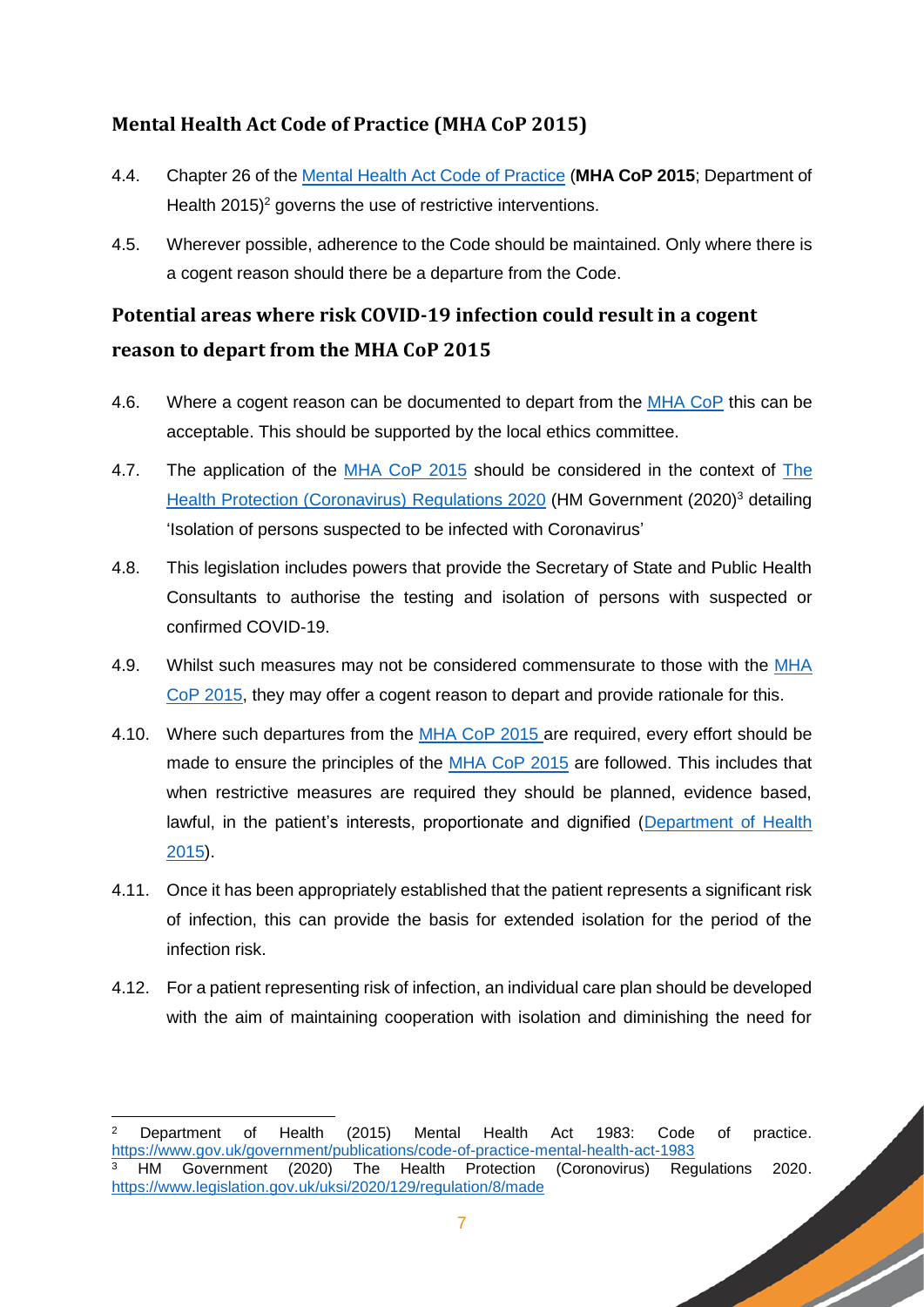physical intervention or other restrictive practices (as detailed above). All effort should be made to achieve agreement and cooperation.

- 4.13. Where isolation is required solely for infection control reasons this may not represent the need for review and monitoring of seclusion as described in Chapter 26 of the [MHA](https://www.gov.uk/government/publications/code-of-practice-mental-health-act-1983)  [CoP 2015](https://www.gov.uk/government/publications/code-of-practice-mental-health-act-1983) (Department of Health 2015).
- 4.14. If the patient verbally disagrees with the care plan, although are not actively resisting it, then this may not represent the need for review and monitoring of seclusion as described in Chapter 26 [MHA CoP 2015.](https://www.gov.uk/government/publications/code-of-practice-mental-health-act-1983)
- 4.15. Where risk of infection has been robustly established, it should be considered as a cogent reason to depart from the Code's definition of seclusion providing that the patient is willing to cooperate and/or not physically actively resist the care plan of isolation.
- 4.16. If in doubt regarding any isolation, segregation or seclusion issue, refer to the local ethics committee.

#### <span id="page-9-0"></span>**Mental Capacity Act (MCA)/DoLS**

- 4.17. The Mental Capacity Act (**MCA**) is used when an individual lacks the mental capacity to make a specific decision. In regard to COVID-19, this could include decisions relating to their care e.g. the patient does not understand the need to use oxygen therapy to help their breathing. Staff can make a best interest decision on behalf of their patient unless there is a Health and Welfare Attorney or Court Appointed Deputy who can be contacted to make the decision.
- 4.18. In an emergency situation, treat first unless there is awareness of a legitimate advance decision to the contrary. Proportionate restriction or restraint, which that does not amount to a 'deprivation of liberty', is permitted under the Mental Capacity Act for the protection of the individual.
- 4.19. The MCA is not used for the protection of others; e.g. if the decision relates to the patient's understanding of the need to remain quarantined for the protection of others, Public Health Law (such as the Coronavirus Regulations 2020) would apply and you can record in the patient's clinical records that the patient's liberty is restricted for the wider public interest.
- 4.20. Patients suspected of infection with COVID-19 who themselves represent an infection risk should be isolated for a period of 7 days.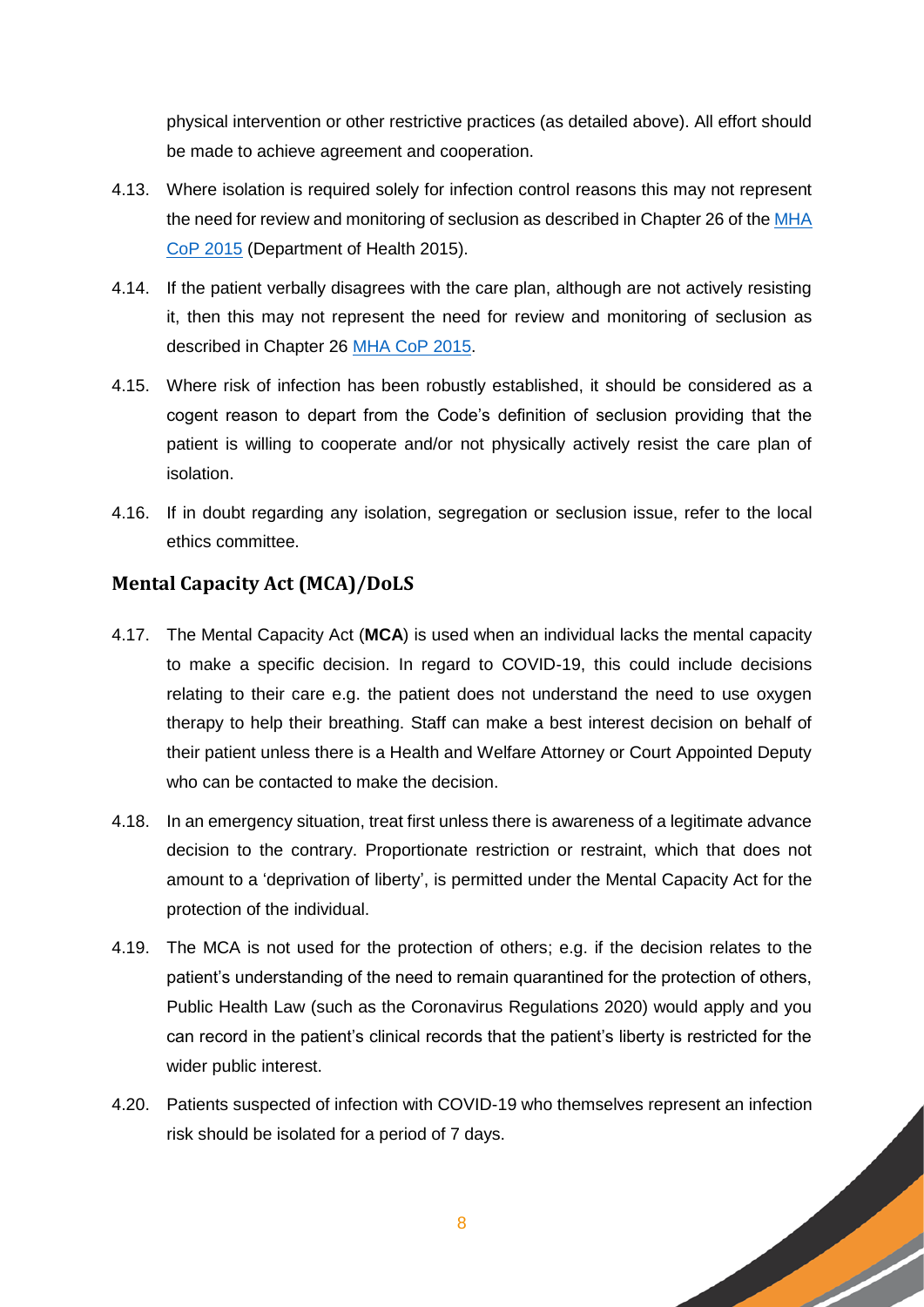## <span id="page-10-0"></span>**5. TERTIARY INTERVENTION INFECTION RISK, ACUTE DISTURBANCE AND ACTIVE RESISTANCE**

#### **Assessment**

- 5.1. In rare circumstances, it is possible that a person who is positive for COVID-19 and experiencing acute mental and behavioural disturbance, or for other reasons e.g. personality disorder, may recklessly, or in extreme cases deliberately, increase infection risk to others.
- 5.2. In such circumstances it is possible that this may involve actively and persistently physically resisting the isolation care plan.
- 5.3. In these circumstances, such actions could be considered as disturbed behaviour in the context of their mental condition representing a significant risk to others.
- 5.4. This should be considered along with the other risk behaviours that may in themselves also provide the basis for seclusion/segregation and fall under the safeguards detailed in the [MHA CoP 2015.](https://www.gov.uk/government/publications/code-of-practice-mental-health-act-1983)

#### <span id="page-10-1"></span>**Location and review of segregation/seclusion**

- 5.5. For the period of time that the person with COVID-19 presents with behaviour that is a significant risk to others, which could include an infection risk, and lesser restrictive intervention is not possible, then consideration should be given to extended segregation.
- 5.6. While all effort should be made to avoid the need for tertiary interventions, the balance is pushed toward the use of segregation and/or seclusion, where close physical contact such as extended holds are the only alternative.

#### **Location of segregation**

- 5.7. Methods of segregation may vary between Provider Organisations depending on the format of Extra Care Areas, seclusion rooms and other facilities for engaging with acute disturbance.
- 5.8. This is largely consistent with existing application of the [MHA CoP 2015](https://www.gov.uk/government/publications/code-of-practice-mental-health-act-1983) with infection risk considered additional risk behaviour. This would also be consistent with those who present behavioural disturbance and risk of infection other than COVID-19, for example, hepatitis.

**South Strain Strain Strain Strain Strain Strain Strain Strain Strain Strain Strain Strain Strain Strain Strain**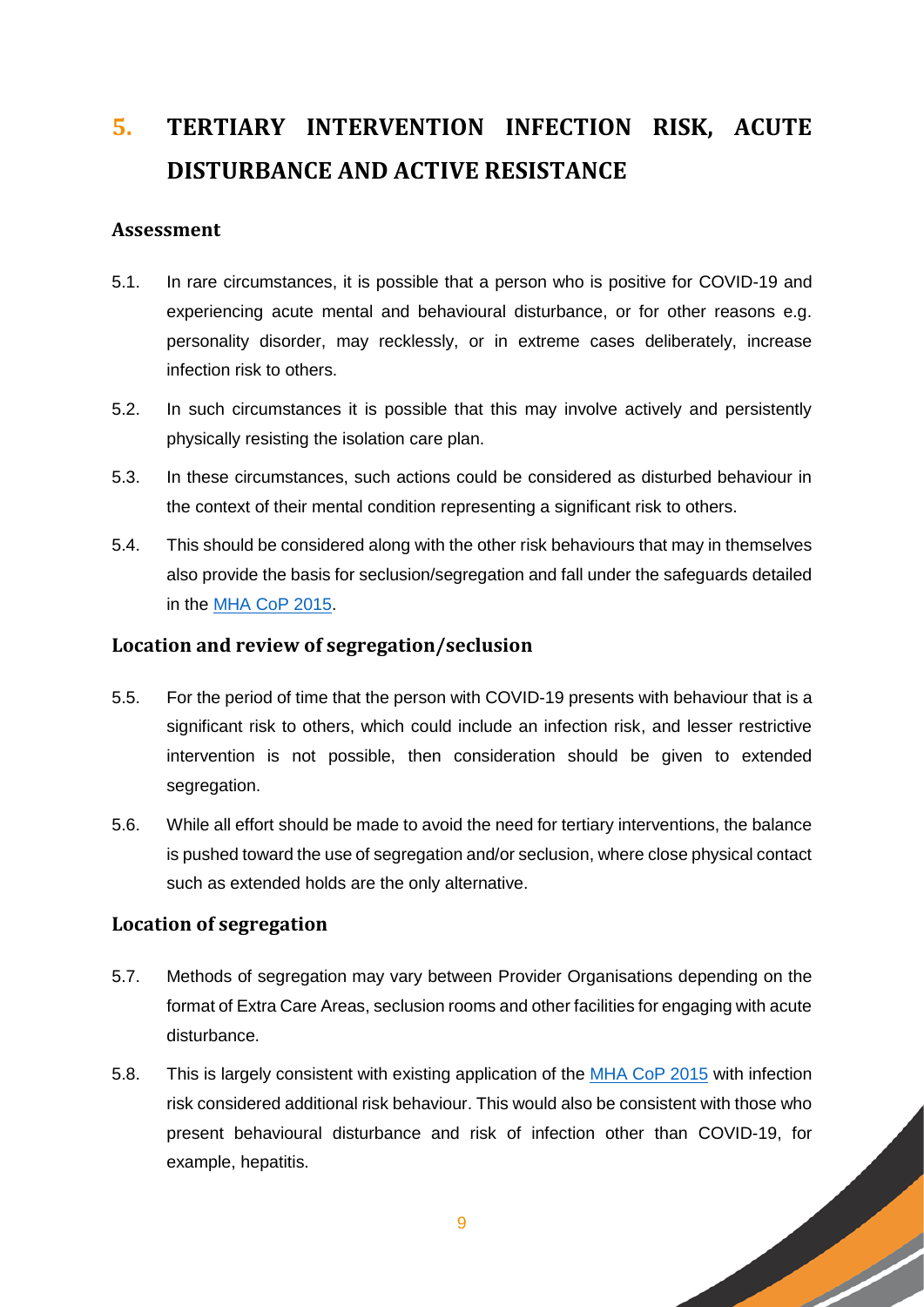- 5.9. It is possible that there may be no alternative to using bedrooms or locking off areas of a unit or ward.
- 5.10. For facilities that do not have provision for hatch feeding or other similar methods, then personal protective equipment (PPE) should be used at every point of potential infection.

#### **Local ethics committees**

5.11. Consistent with national guidance, each provider should set up local ethics committees that are able to consider any restrictive interventions employed for managing COVID-19 infection risks. If in doubt regarding any isolation, segregation or seclusion issue, refer to local ethics committee.

#### <span id="page-11-0"></span>**Maintenance in segregation**

- 5.12. Specific care plans around diet, fluid intake and activities of daily living should be developed with a particular focus on diminishing opportunities for infection and transmission.
- 5.13. Segregation reviews should take account of risk of infection and avoid close proximity with the staff wherever possible. It is possible, that due to staff shortages, the specific grade and profession of staff recommended by the [MHA CoP 2015](https://www.gov.uk/government/publications/code-of-practice-mental-health-act-1983) to undertake reviews will not be available.
- 5.14. In this case, the review intervals and considerations should take place with staff that are available making all effort to maintain the safeguards of the Code.
- 5.15. As this scenario may represent a departure from the [MHA CoP 2015,](https://www.gov.uk/government/publications/code-of-practice-mental-health-act-1983) clear and robust multidisciplinary documentation should be completed to include a rationale, justification and management plan.
- 5.16. It is of the utmost importance that an ethical balance is maintained safeguarding the patient and others. This will require careful thought in difficult circumstances on a case by case basis. Where infection control is a major concern for any segregated patient, account should be taken of the infection period duration during the reviews.
- 5.17. The care plan supporting isolation or segregation should have provision for recognising and dealing with any physical deterioration related to the known course of COVID-19, or for other reasons.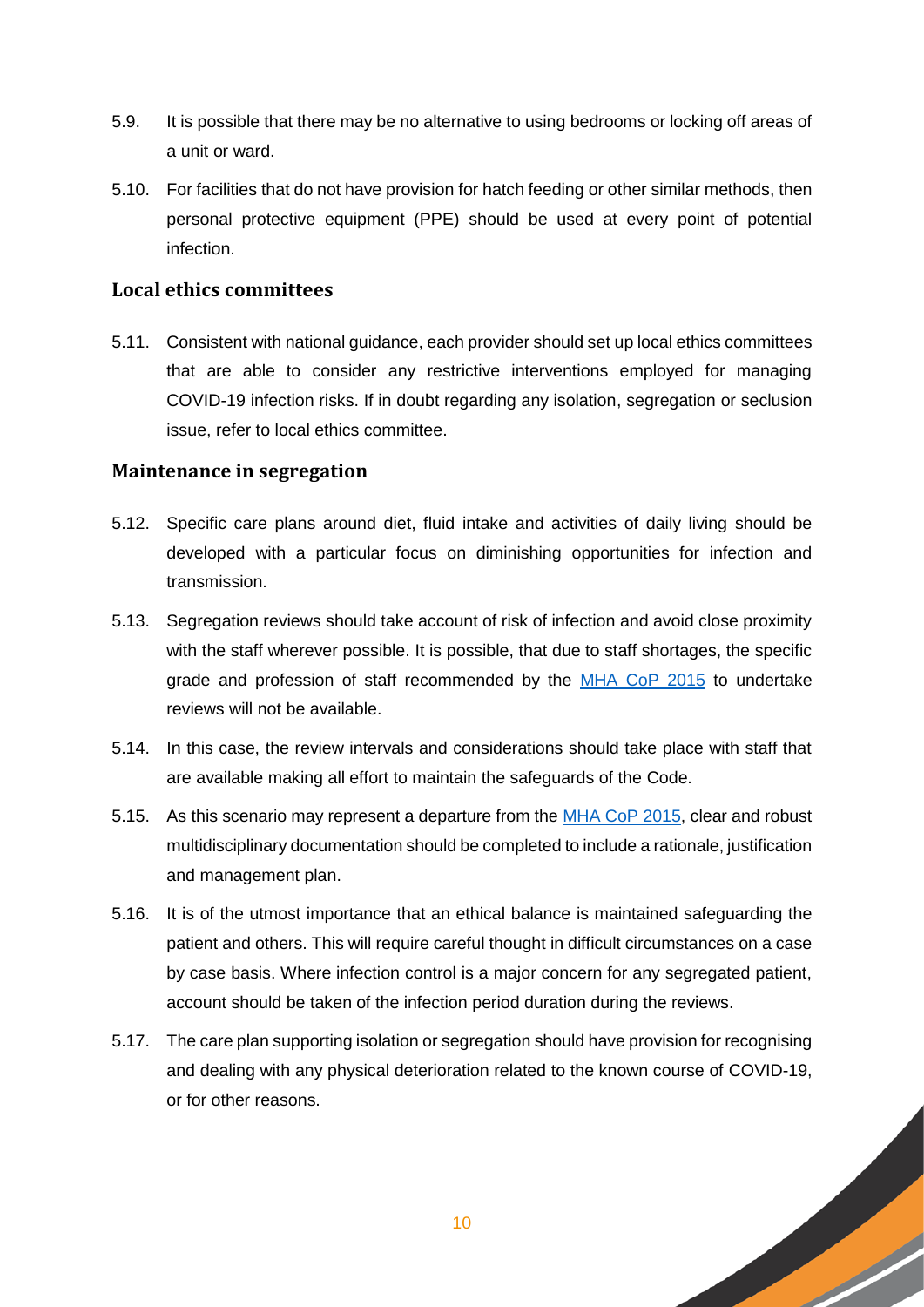#### **Transition from segregation to isolation**

- 5.18. All effort should be made to achieve cooperation and removal of the need for segregation.
- 5.19. This should be considered at the regular reviews required by the [MHA CoP 2015.](https://www.gov.uk/government/publications/code-of-practice-mental-health-act-1983)
- 5.20. Disturbed, uncooperative or aggressive behaviour that may also represent an infection risk, should form part of the process of review for the need for extended segregation/seclusion.
- 5.21. As soon as possible, segregation should be discontinued in favour of lesser restrictive isolation where infection risk remains.

#### <span id="page-12-0"></span>**Medication use for acute disturbance**

- 5.22. The choice of medication would follow your own Trust, NICE or [Joint BAP NAPICU](https://doi.org/10.20299/jpi.2018.008)  [guidance](https://doi.org/10.20299/jpi.2018.008) (Patel, Sethi et al. 2018)<sup>4</sup> but require some additional consideration to the specific contra-indications and side effects (see below) that are known with COVID-19 and other infections. Importantly, the current physical health of the patient is a key factor in the choice.
- 5.23. If a patient with suspected or diagnosed COVID-19 is acutely disturbed, and there are no signs of respiratory compromise (decreased or increased respiratory rate), cardiovascular disease or decreased level of consciousness; then medication can be used with caution as the full effects of COVID-19 are still unknown. Consider shortacting medication as a patient's physical health condition may rapidly deteriorate. Ensure the medication for acute disturbance is an effective dose as an ineffective dose may lead to the increased need for additional injections.
- 5.24. Where possible, oral medication is preferred and should be offered as the first choice. Parenteral medication is also more likely to cause dose related side effects such as respiratory depression, postural drop, QTc prolongation and extra-pyramidal side effects (EPS).
- 5.25. COVID-19 is known to affect the respiratory function of patients. Psychotropic medications, especially benzodiazepines, can cause respiratory depression. Benzodiazepines should not be used when a patient has acute pulmonary insufficiency.

**South Company** 

<sup>-</sup><sup>4</sup> Patel, M.X., Sethi, F. et al. (2018) Joint BAP NAPICU evidence-based consensus guidelines for the clinical management of acute disturbance: de-escalation and rapid tranquillisation. *Journal of Psychiatric Intensive Care*, 14: 89–132.<https://doi.org/10.20299/jpi.2018.008>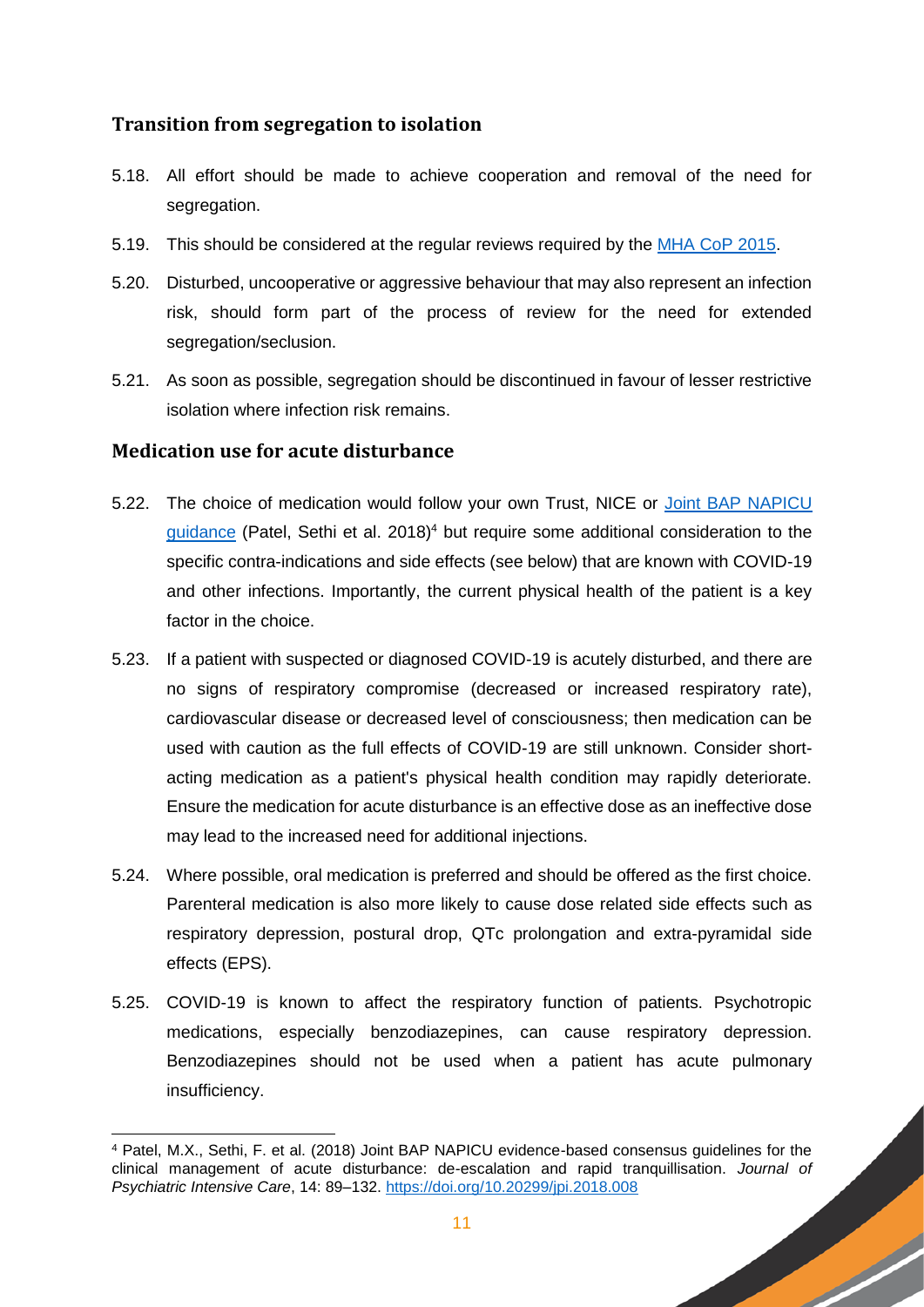- 5.26. Lorazepam would be the preferred benzodiazepine as it has a shorter half-life. Simultaneous injections of olanzapine and benzodiazepines can result in excessive sedation and cardiorespiratory depression so must be given at least an hour apart. Ensure immediate access to flumazenil is available if benzodiazepines are given.
- 5.27. If there is evidence of cardiovascular disease, including a prolonged QTc interval, or no recent electrocardiogram (ECG), avoid intramuscular haloperidol combined with intramuscular promethazine. Consider intramuscular olanzapine or intramuscular lorazepam.
- 5.28. Febrile individuals with a history of seizures may have their seizure threshold altered by some medications. Medical advice should be sought if there is any doubt.
- 5.29. All antipsychotics can cause Neuroleptic Malignant Syndrome (NMS). If NMS occurs, immediately discontinue antipsychotics and other drugs that may contribute to the underlying disorder, monitor and treat symptoms, and treat any concomitant serious medical problems.
- 5.30. Inhaled loxapine is contra-indicated in patients with acute respiratory distress or with active airways disease and with the current use of medications to treat airways disease. Therefore, inhaled loxapine should be avoided in suspected or confirmed cases of COCID-19.
- 5.31. Physical health monitoring, especially respiratory rate and level of consciousness, should be carried out when either oral or parenteral rapid tranquillisation is given.

#### **Other COVID-19 medication issues**

- 5.32. At present there is no specific treatment for COVID-19 and treatments are focused on alleviating associated symptoms. The position is being further developed as the effects of COVID-19 become better understood.
- 5.33. There are many different types of treatments in research (lopinavir/ritonavir, remdesivir, favipiravir, chloroquine, hydroxychloroquine, nitazoxanide, ribavirin) but so far, no strong evidence or licensed preparation has emerged. Many of these agents have drug interactions and advice regarding these should be sought from the pharmacy team or from [http://www.covid19-druginteractions.org.](http://www.covid19-druginteractions.org/)
- 5.34. There is currently no strong evidence that ibuprofen can make COVID-19 worse but until there is more information, give paracetamol to treat the symptoms of coronavirus, unless contra-indicated. If a patient is already taking ibuprofen or another non-steroidal anti-inflammatory (NSAID) review the prescription.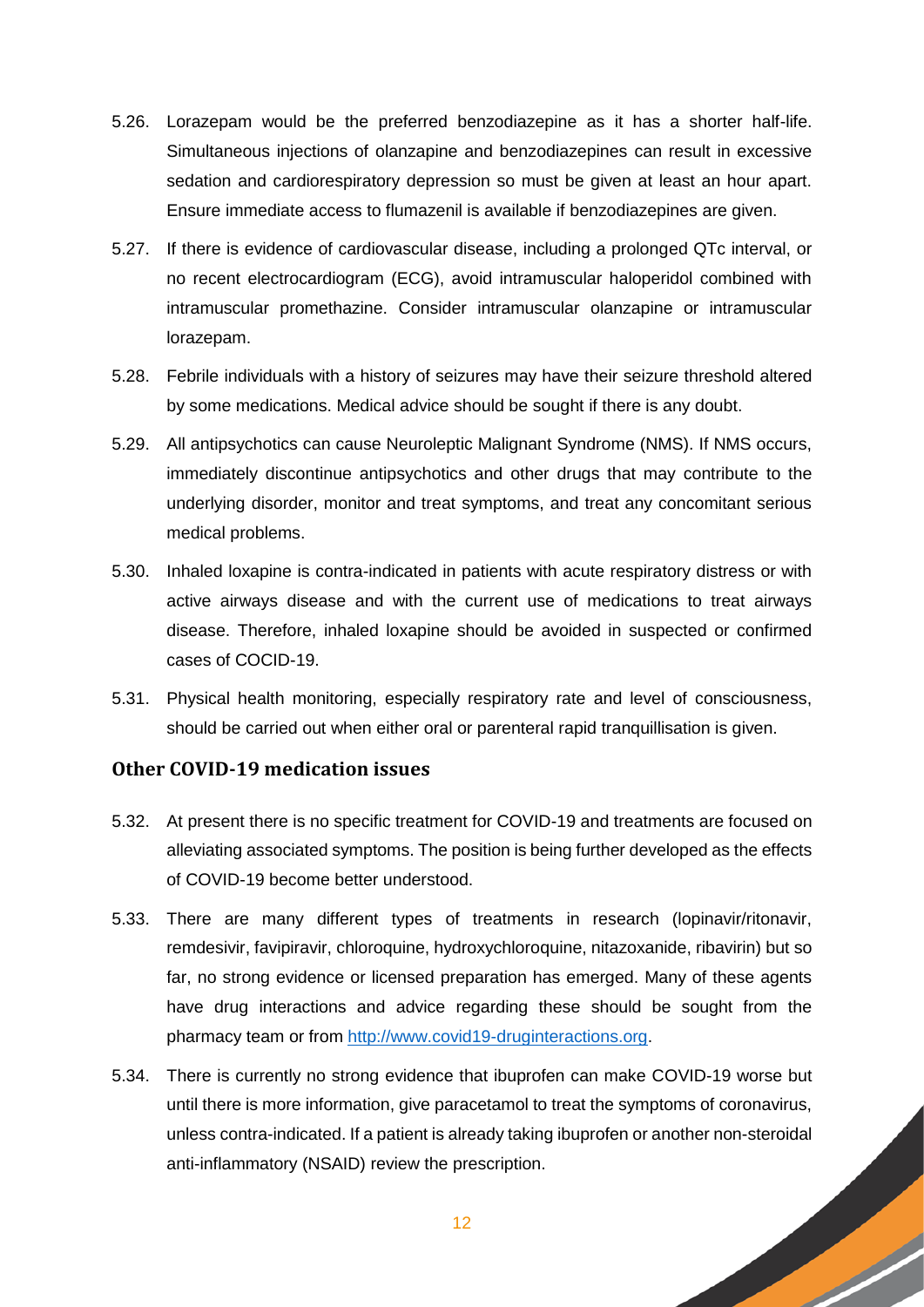- 5.35. Other treatments are based on treatment of secondary infections or symptoms and may include antibiotics, venous thromboembolism (VTE) therapy, and nebulisers (e.g. salbutamol and/or ipratropium) and/or oxygen.
- 5.36. Be aware of drug interactions in patients prescribed physical health treatments; e.g. clarithromycin can prolong the QTc and should be used with caution with antipsychotics.

#### <span id="page-14-0"></span>**Physical intervention teams**

- 5.37. Consideration should be given to identifying a physical intervention team who may become more familiar with the use of PPE for those at risk of infection.
- 5.38. Consideration should be given to diminishing the psychiatric emergency response in terms of the number of physical intervention practitioners, and wherever possible this should be focused on the minimum number of people required to manage the situation. This may assist in reducing the spread of infection.
- 5.39. In due course, it may be possible to identify staff who have developed some immunity to COVID-19.

#### <span id="page-14-1"></span>**Personal protective equipment (PPE) and physical intervention**

- 5.40. There may be circumstances that, for the time being, acute disturbance representing risks could result in the need for physical intervention to maintain the protection for others.
- 5.41. At this stage, there is limited experience of PPE that is effective for engaging with a patient who may be behaviourally disturbed, resistive or who requires physical intervention.
- 5.42. The availability of PPE remains a national priority.
- 5.43. Infection control advice should be followed with regard to managing PPE following physical intervention with a high-risk patient. Amongst other procedures this may involve leaving work in different clothes to those worn in higher risk activities.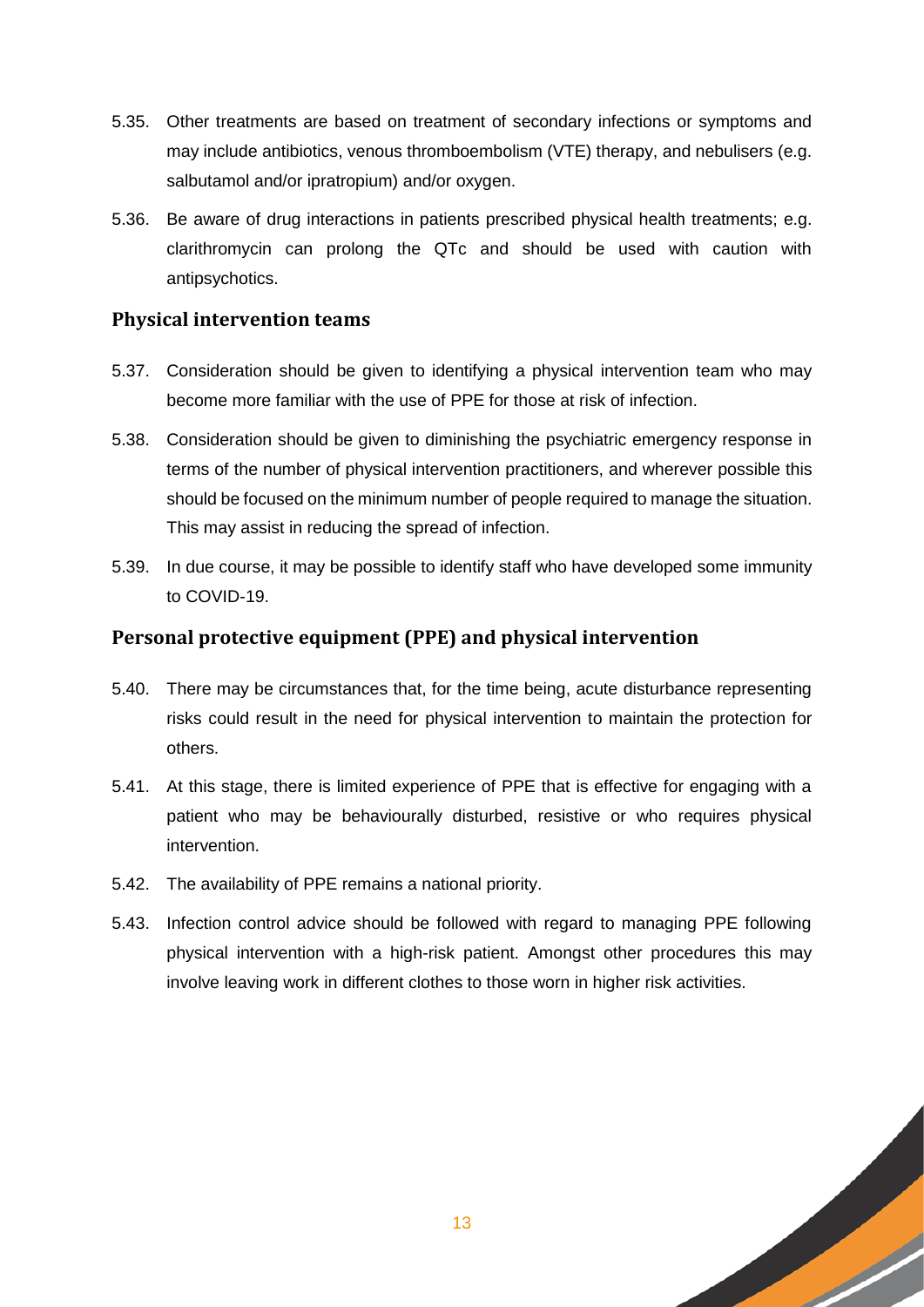## <span id="page-15-0"></span>**Preliminary tests of protective equipment shown to be viable in circumstances where resistance to direction and/or physical intervention is required**

#### Face masks

5.44. Face masks have proved viable in physical intervention (**PI**) scenarios without presenting significant difficulties other than a tendency for the wearer to experience mild discomfort due to raised temperature resulting from the face covering.

#### Eye/spit guards

- 5.45. Preliminary tests have indicated that these are effective when used in the physical intervention activity. There appears to be minimal condensation resulting in diminished vision.
- 5.46. There can be issues with full face protection being dislodged during episodes of physical intervention which may require the availability of another person to replace headwear for those engaged in implementing holds.

#### Aprons

5.47. Preliminary tests indicate that aprons provide hindrance to those engaged in physical intervention and become easily displaced, ripped off and thereafter providing a slip hazard. At this stage, significant caution should be given to the use of aprons.

#### **Scrubs**

5.48. Scrubs have shown to be effective during preliminary tests in providing some protection while not representing obstacles to PI. Scrubs are recommended for PI teams.

#### Gloves

- 5.49. Rubber gloves and elbow length gloves have proved effective during preliminary tests during episodes of PI.
- 5.50. Gloves could represent an increased risk of pinching the skin for those subject to holds resulting from the increased grip that can be achieved from the glove over that that would normally be experienced by the naked hand.
- 5.51. This should be a consideration within physical intervention procedures.

#### Disposable overalls

5.52. These have not yet been tested during physical intervention although should also be considered where available.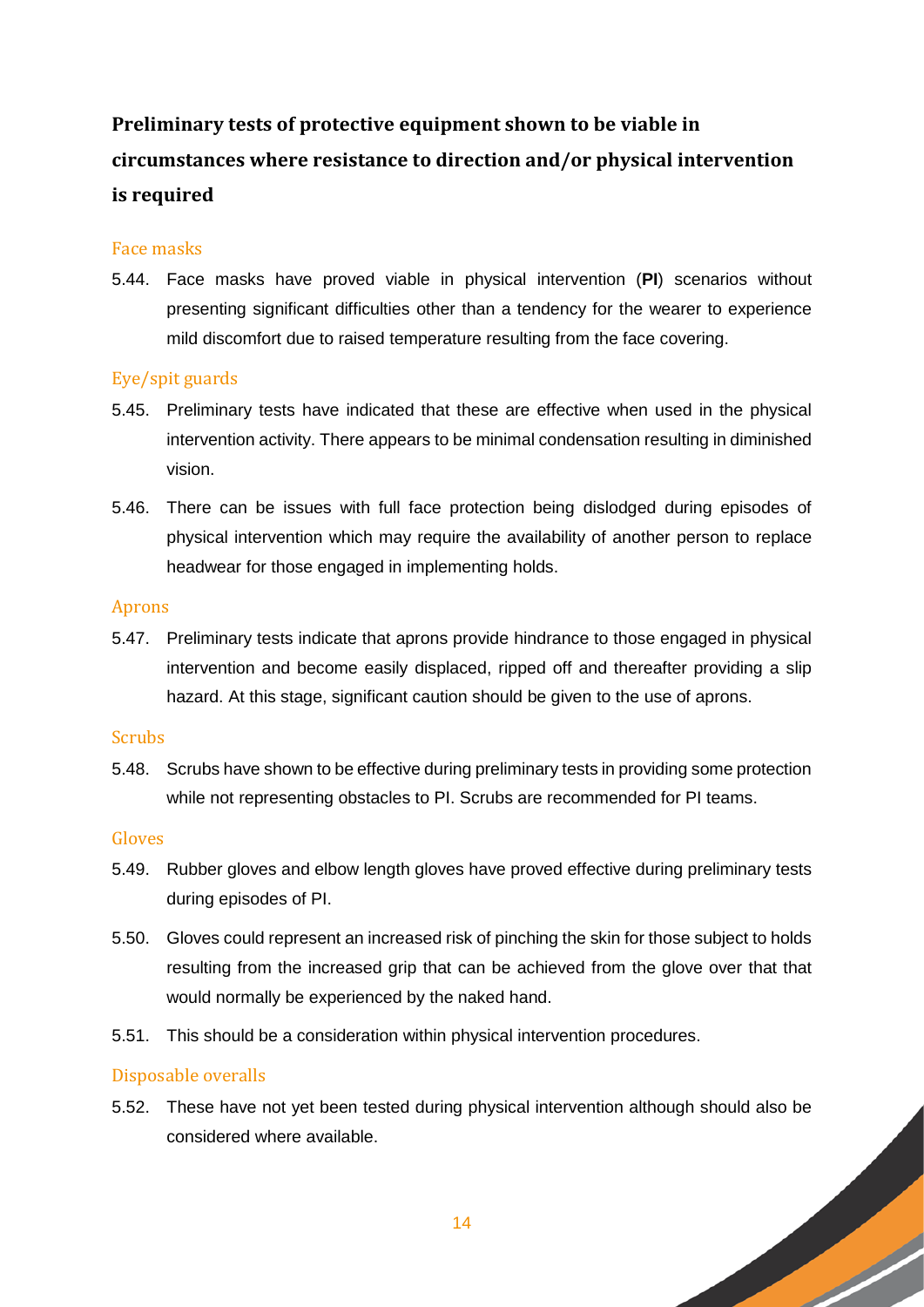## **Cleaning and disposal of equipment following physical intervention with a person representing an infection risk**

5.53. Reusable equipment should be cleaned consistent with infection control procedures after every episode of physical intervention.

### <span id="page-16-0"></span>**6. REFERENCES**

Department of Health (2015) Mental Health Act 1983: Code of practice. <https://www.gov.uk/government/publications/code-of-practice-mental-health-act-1983>

HM Government (2020) The Health Protection (Coronovirus) Regulations 2020. <https://www.legislation.gov.uk/uksi/2020/129/regulation/8/made>

Patel, M.X., Sethi, F. et al. (2018) Joint BAP NAPICU evidence-based consensus guidelines for the clinical management of acute disturbance: de-escalation and rapid tranquillisation. *Journal of Psychiatric Intensive Care*, 14: 89–132.<https://doi.org/10.20299/jpi.2018.008>

Zhu, Y., Chen, L., Ji, H., Xi, M., Fang, Y. and Li, Yi (2020) The risk and prevention of novel coronavirus pneumonia infections among inpatients in psychiatric hospitals. *Neuroscience Bulletin*, 36: 299–302.<https://doi.org/10.1007/s12264-020-00476-9>